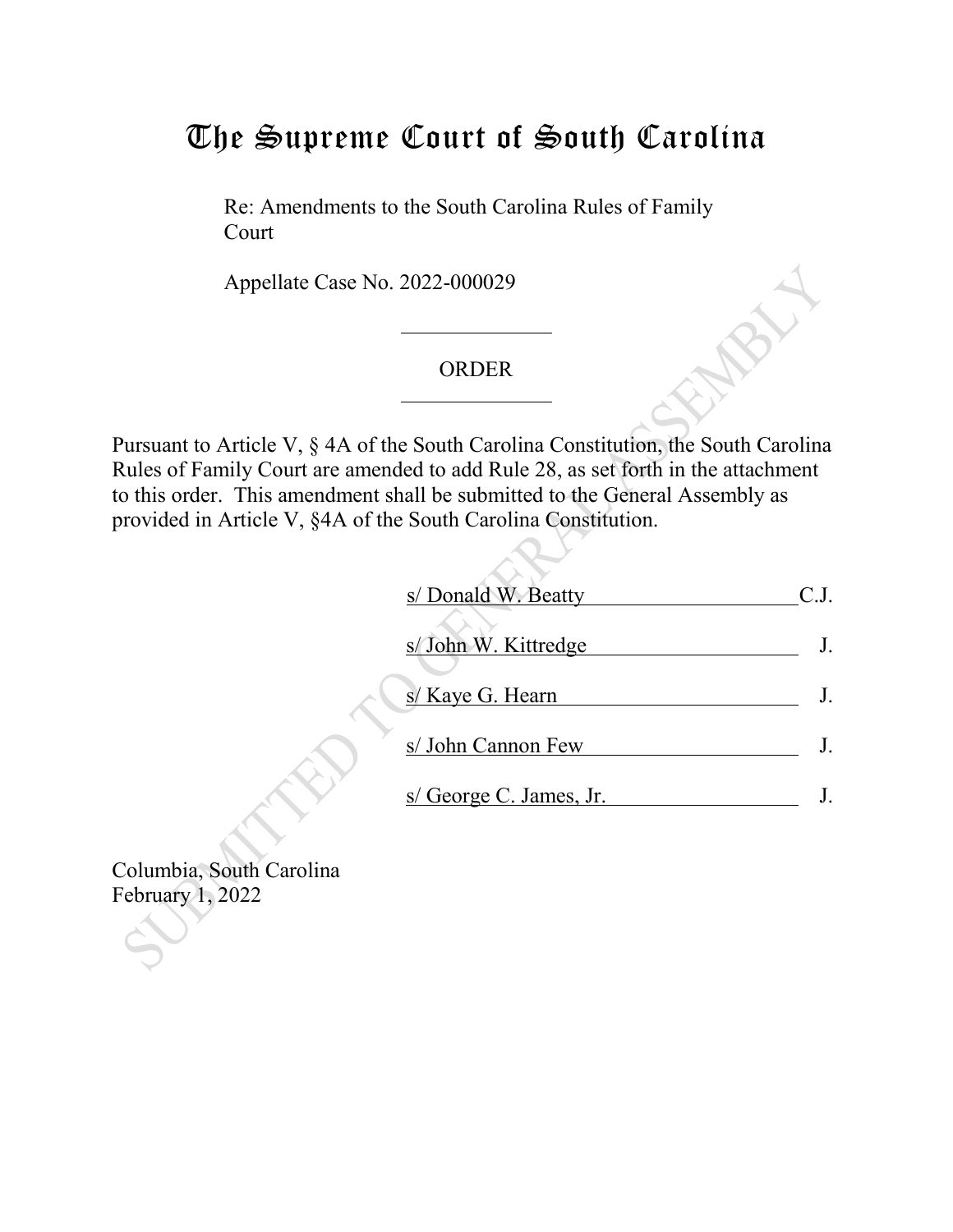## **The South Carolina Rules of Family Court are amended to add Rule 28, which provides:**

## **RULE 28 GRANTING CERTAIN RELIEF WITHOUT A HEARING**

**(a) Granting of Uncontested Divorces Based on Separation for One Year Without a Hearing.** The family court may grant an uncontested divorce based on separation for one year without holding a hearing, including granting any requested name change, if:

**(1)** The relief sought is limited to a divorce and any related change of name. If other relief is sought, including but not limited to, child support, child custody or visitation, alimony, property distribution, or fees for attorneys or guardians ad litem, the divorce may not be granted without a hearing.

**(2)** The parties submit written testimony in the form of affidavits of the parties and corroborating witnesses that address jurisdiction and venue questions, date of marriage, date of separation, and the impossibility of reconciliation.

**(3)** The written testimony must include copies of the parties' and witnesses' state-issued photo identifications.

**(4)** Any decree submitted by an attorney shall be accompanied by a statement, as an officer of the court, that all counsel approve the decree and that all waiting periods have been satisfied or waived by the parties.

**(5)** Should either party request a name change in connection with a request for divorce agreement approval, that party shall submit written testimony to the family court in the form of an affidavit addressing the appropriate questions for the name change and the name which he or she wishes to resume. This relief shall be included in any proposed order submitted to the Court for approval at the time of the submission of the documents related to the relief requested.